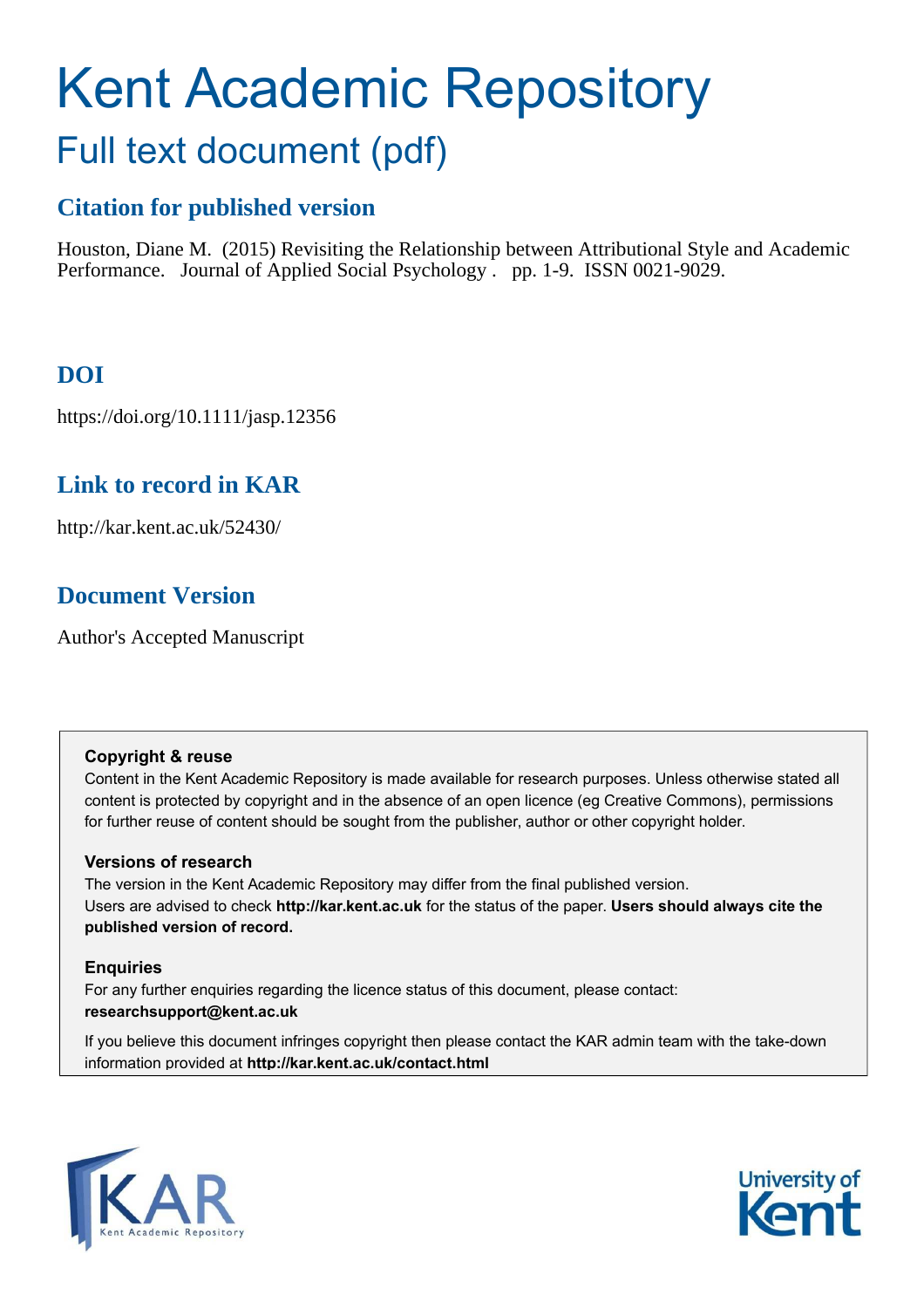# Revisiting the relationship between attributional style and academic performance

#### Diane M. Houston

Centre for the Study of Group Processes, School of Psychology, University of Kent, Canterbury, Kent CT2 7NP, United Kingdom

Correspondence concerning this article should be addressed to Diane Houston, Centre for the Study of Group Processes, School of Psychology, University of Kent, Canterbury, Kent CT2 7NP, United Kingdom. Email: d.m.houston@kent.ac.uk

doi: 10.1111/jasp.12356

## Abstract

Previous research into the relationship between attributions and academic performance has produced contradictory findings that have not been resolved. The present research examines the role of specific dimensions of attributional style in predicting subsequent academic performance in a sample of pupils  $(N = 979)$ from both high- and low-achieving schools. Hierarchical regression and moderation analyses indicate that internal, stable, and global, attributional styles for positive events predict higher levels of academic performance. Global attributions for negative events were related to poorer performance across all schools. Stable attributions for negative events were related to higher levels of performance in high-achieving schools but not in low-achieving schools. Higher levels of internality for negative events were associated with higher performance only in low achieving schools.

The aim of this paper is to test and develop theory regarding the relationship between attributional style and academic performance. Previous research has produced contradictory findings and many published studies have limitations in their specificity of measurement, small sample sizes, and differences in achievement context. This raises questions for theories of the role of attributions in academic achievement and the use of attributional retraining in improving achievement. The present research examines the role of attributional style, for positive and negative events, in predicting subsequent academic performance in a large sample of school students. It theorizes and tests the role of achievement context in the attribution–performance relationship.

# Attributional theory of achievement motivation

The term attribution refers to the causal inferences people make to predict and explain the behaviors of self and others (Heider, 1958). A considerable body of research has explored attributions following academic success or failure. This work consistently demonstrated that "self-serving" attributions occur frequently in academic settings whereby people tend to attribute academic successes to internal and/or stable causes (e.g., ability, effort) and attribute academic failures to external and/or unstable causes (e.g., task difficulty, luck) (e.g., Frieze & Weiner, 1971; Miller & Ross, 1975).

Weiner's (1979, 1985, 1986) attributional theory of achievement motivation described how academic performance, expectations of future performance, and emotional reactions to performance, are all influenced by causal attributions. Weiner (1979) proposed that three causal dimensions are central to these processes. The first dimension, locus, distinguished between attributions about performance to internal versus external causes. The second dimension, stability, distinguished between attributions of performance to enduring versus variable causes. The third dimension, controllability, distinguished between attributions of performance to those which are within the individual's control versus those which are not. Weiner argued that those high in achievement motivation attribute success to high ability and effort, and failure to lack of effort, not lack of ability.

Weiner (1985) described a "fundamental psychological law relating perceived causal stability to expectancy change... . If an outcome of an event is ascribed to a stable cause, then that outcome will be anticipated with increased certainty or with an increased expectancy in the future." Across a large number of studies, attribution of failure to stable causes was demonstrated to result in greater expectation of future failure.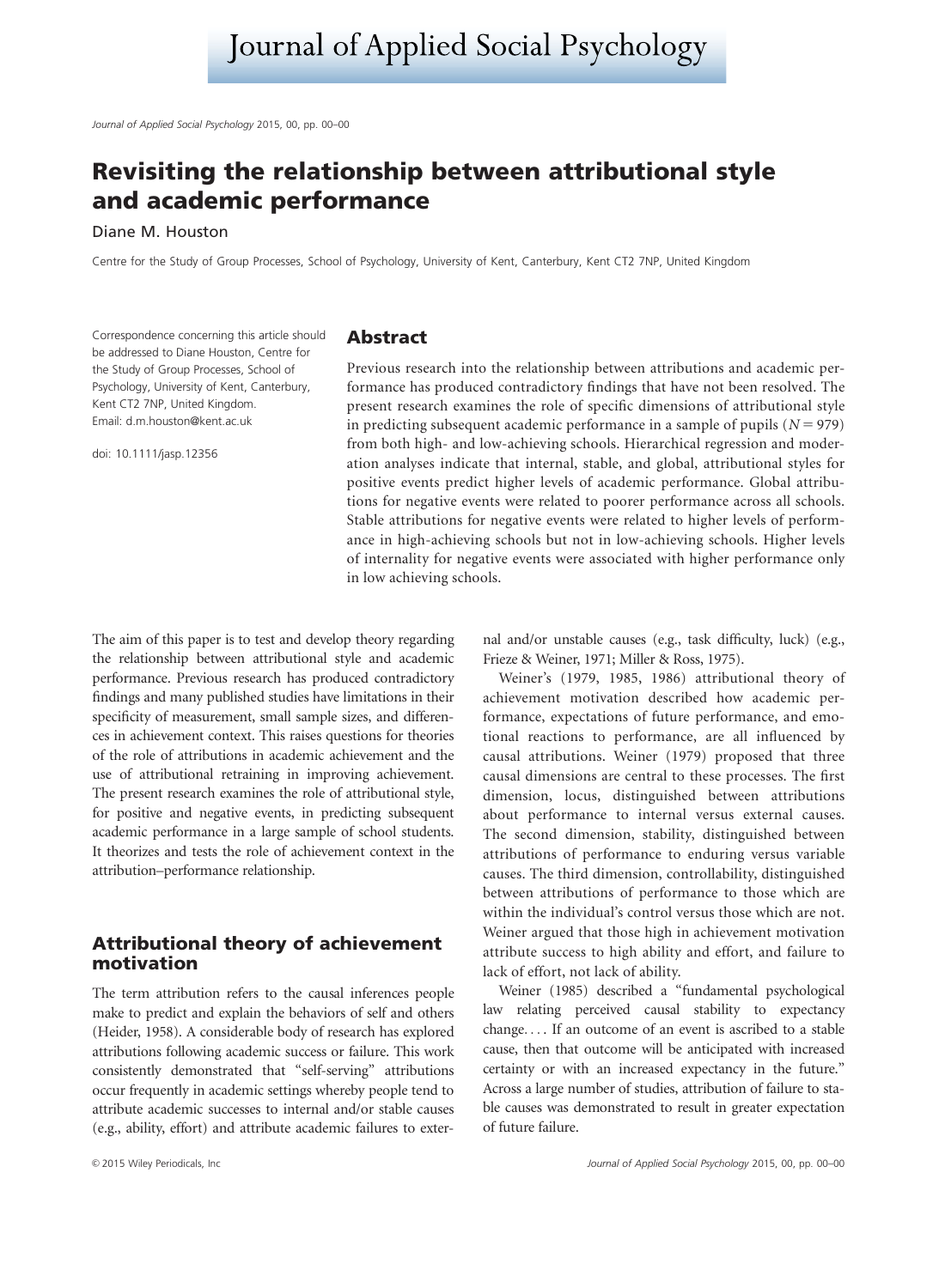# The reformulated model of helplessness and depression

The reformulated model of helplessness and depression (Abramson, Seligman, & Teasdale, 1978) and the hopelessness model of depression (Abramson, Metalsky, & Alloy, 1989) proposed that individual differences in styles of attribution predispose individuals to explain events in a consistent manner across different contexts and the lifespan. These differences in attributional style were hypothesized to determine whether an individual is at risk of developing cognitive, motivational, and emotional deficits associated with hopelessness and depression. Globality, the extent to which a cause generalizes across many situations, was included in the model as an alternative third attributional dimension to Weiner's (1979) concept of controllability and it is this concept that has been used in all research within the helplessness/hopelessness framework since 1978.

Within the models, the attribution of positive events to stable, global, and internal factors, and the attribution of negative events to external, unstable, and specific factors, is considered to be a "healthy" attributional style. The opposite style, particularly the attribution of negative events to internal, stable and global causes, is hypothesized to be "depressogenic" and to act as a diathesis that interacts with life events to produce depression (Abramson et al., 1989). It is worth noting that within the literature, some researchers also use the terms "pessimistic" and "optimistic" (e.g., Satterfield, Monahan, & Seligman, 1997) and that negative and positive life events are also often referred to as "failure" and "success" (e.g., Tiggemann & Crowley, 1993).

# Attributional style and academic performance

Research into the attribution–achievement relationship using the reformulated model of helplessness and depression reported that internal, stable, and global styles of attribution for negative events (also referred to as "pessimistic styles") were associated with lower levels of academic achievement in children aged 8 to 11 years (Nolen-Hoeksema, Girgus, & Seligman, 1986), undergraduate students (Peterson & Barrett, 1987), and a sample of life insurance salesmen (Seligman & Schulman, 1986). However, completely opposing findings have also been reported. Houston (1994) found that British students with stable, global attributional styles for negative events performed better than others on academic and abilityrelated tasks across a series of three studies. Houston speculated that previous studies might have been confounded by the effects of depressed mood on performance. Satterfield et al. (1997) also found that postgraduate law students with pessimistic styles of attribution demonstrated higher levels of academic achievement. In a study of Australian university

students, McKenzie and Schweitzer (2001) found that pessimistic attributional style was predictive of higher Grade Point Averages (GPAs) at the .10 probability level" (p. 30). In a study of North American students, Gibb, Zhu, Alloy, and Abramson (2002) reported that freshmen with pessimistic attributional styles (internal or stable attributional styles for negative events) received higher cumulative GPAs during college if they had high levels of ability (i.e., high Scholastic Aptitude Test (SAT) scores) than if they had low levels of ability (i.e., low SAT scores). Some published research has also reported finding no relationship between attributional style and academic performance (e.g., Bridges, 2001; Tiggeman & Crowley, 1993). Given the potential clinical and educational importance of potential interventions to influence attributional style it is clearly necessary to gain evidence that can help to explain these mixed findings.

# Academic ability and achievement context

Recent theorizing has explored the ability-context of the attribution–performance relationship. Evidence that has supported the hypothesis that pessimistic attributional style should be related to poor performance has generally come from broad-ability samples (schoolchildren, undergraduates, salesmen). Evidence for the opposing hypothesis has generally been from samples that represent academically selective contexts. As Houston's (1994) findings were from a sample that represented the top 10% of exam performance of British school leavers, she proposed that ability or achievement context may moderate the relationship between attributional style and academic performance. Consistent with this idea, Satterfield et al.'s (1997) evidence was from a sample of North American postgraduate law students who had already achieved high GPAs. Moreover, Gibb et al.'s (2002) North American sample was divided into those of higher and lower academic ability on the basis of their SAT scores and the relationship between pessimistic styles and higher performance was found only among those with higher academic ability.

# Measurement of attributional style

One source of variability in studies that examine the attribution–performance relationship within the helplessness/hopelessness framework is the way in which attributional style is measured. Some research has used a composite measure, averaging scores on internality, stability and globality dimensions (e.g., Peterson & Barrett, 1987). However, the internal– external dimension has been criticized (e.g., Miller, Smith, & Uleman, 1981). In two studies, White (1991) demonstrated that asking people to make causal attributions to the person (internal) or the situation (external) does not provide a clear distinction as such a dichotomy fails to capture the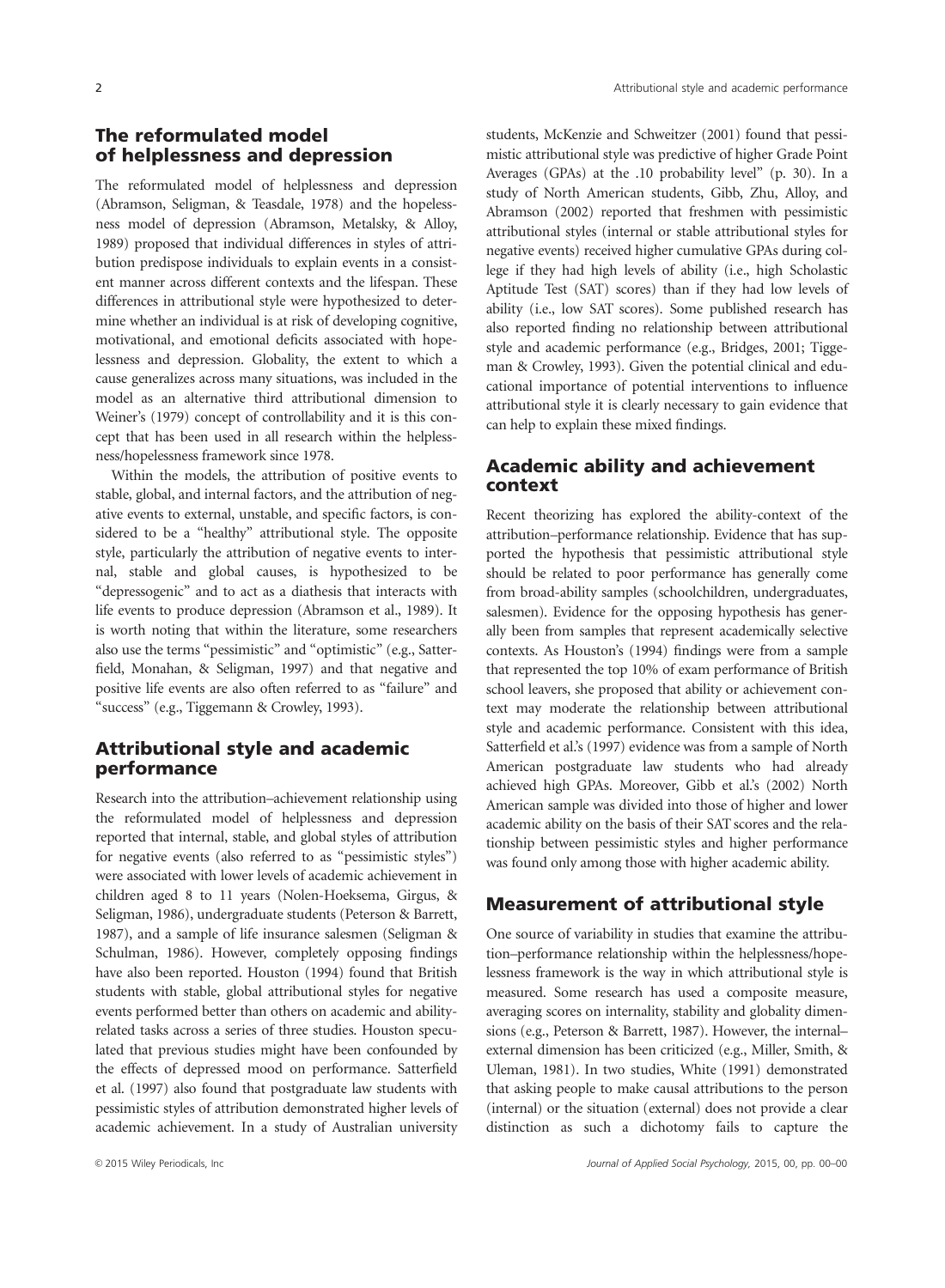distinction between behavior that is conscious and intentional and behavior that is unconscious and unintentional. For example, one might attribute exam failure to lack of sleep (an internal cause) but this lack of sleep could be due to the decision to go to an all-night party (intentional) or being woken by one's neighbor (unintentional). In addition, Joiner and Metalsky (1999) highlighted the relatively low reliability of the internality dimension of the attributional style questionnaire and suggested this might be a construct-related issue, rather than measurement problem. A consequent shift of emphasis within the Hopelessness model of depression was to a focus on the stability and globality dimensions. A new composite of the stability and globality dimensions was proposed and termed attributional generality (Abramson et al., 1989), reflecting the extent to which causes of events are perceived to be stable and global versus unstable and situation specific. Researchers have continued to include the internality dimension in their studies, but not always as part of a composite measure (e.g., Gibb et al., 2002). Studies that have examined each of the attributional dimensions separately, rather than as a composite of all three dimensions, seem to have been more likely to report a positive association between attributional dimensions associated with helplessness/hopelessness and academic performance (e.g., Houston, 1994). In the present study and in line with Gibb et al. (2002), all attributional dimensions will be examined individually, as well as in composite form, in order to more clearly examine which best predict academic performance.

A further aspect of the attribution–performance relationship, which is relatively under-researched, is the relationship between attributional style for positive events and academic performance; most published studies only report the relationship with attributional style for negative events.

### Sampling

Many of the studies reported above, whether they demonstrate a positive or negative relationship between attributional style and academic performance, have been conducted on small samples of less than 100 participants (exceptions being Satterfield et al.,  $[N = 387]$  and McKenzie & Schweitzer  $[N = 197]$ ). In addition, all of the studies have been conducted in only one class or institution/organization. Thus there is a possibility that the findings of previous studies are in part determined by the organizational culture or teaching style in particular institutions. The present research addresses this limitation by including a larger sample that spans a wide ability range, varied socioeconomic status, and a balanced gender mix.

## Hypotheses

The goal of the study reported in this paper is to provide a more comprehensive test of the relationship between attributional style and academic performance across a range of different schools which represent different achievement contexts. The study is prospective in design and involves a large sample of school students aged 15–16 years, in the academic year in which they take their first set of public examinations. Scores for each attributional dimension were examined separately as well as in composite, and style for both positive and negative events was measured.

#### Helplessness hypothesis

The hypothesis that can be extended from the reformulated model of helplessness and depression (Abramson et al., 1978) is that internal, stable, and global styles of attribution for negative events should be related to lower levels of academic achievement and that internal, stable, and global styles for positive events should be related to higher levels of academic achievement.

#### Context hypothesis

The hypothesis that follows from findings of Houston (1994) and Gibb et al. (2002) is that the relationship between attributional style and academic performance will differ according to academic ability/achievement context, such that stable attributions for negative events will be related to higher levels of academic achievement in high-achieving schools, but not in lower achievement contexts.

# Method

#### **Participants**

Participants were 979, 11th grade students drawn from ten secondary schools that spanned the full ability range from part of an Education Authority in the South East of the United Kingdom. Four of the schools were known to have a strong record of academic performance. These were two private schools and two grammar schools that select high-ability pupils based on an Education Authority exam at the age of 11. The remaining six schools were comprehensive schools whose selection criteria did not include academic ability but was based on faith or area of residence. The mean age of the students was 15.33 years ( $SD = .49$ ). They were in the school grade in which students are required to complete the General Certificate of Secondary Education (GCSE), which comprises a set of public examinations in each of up to 10 subject areas. The exams are graded by an independent national exam board and the grades are nationally accepted qualifications that serve as a basis for entry into further education and or employment selection. Across the measures, the listwise valid N was 948, and the smallest pairwise N was 979. Missing data showed no consistent pattern and was not correlated with gender or school type.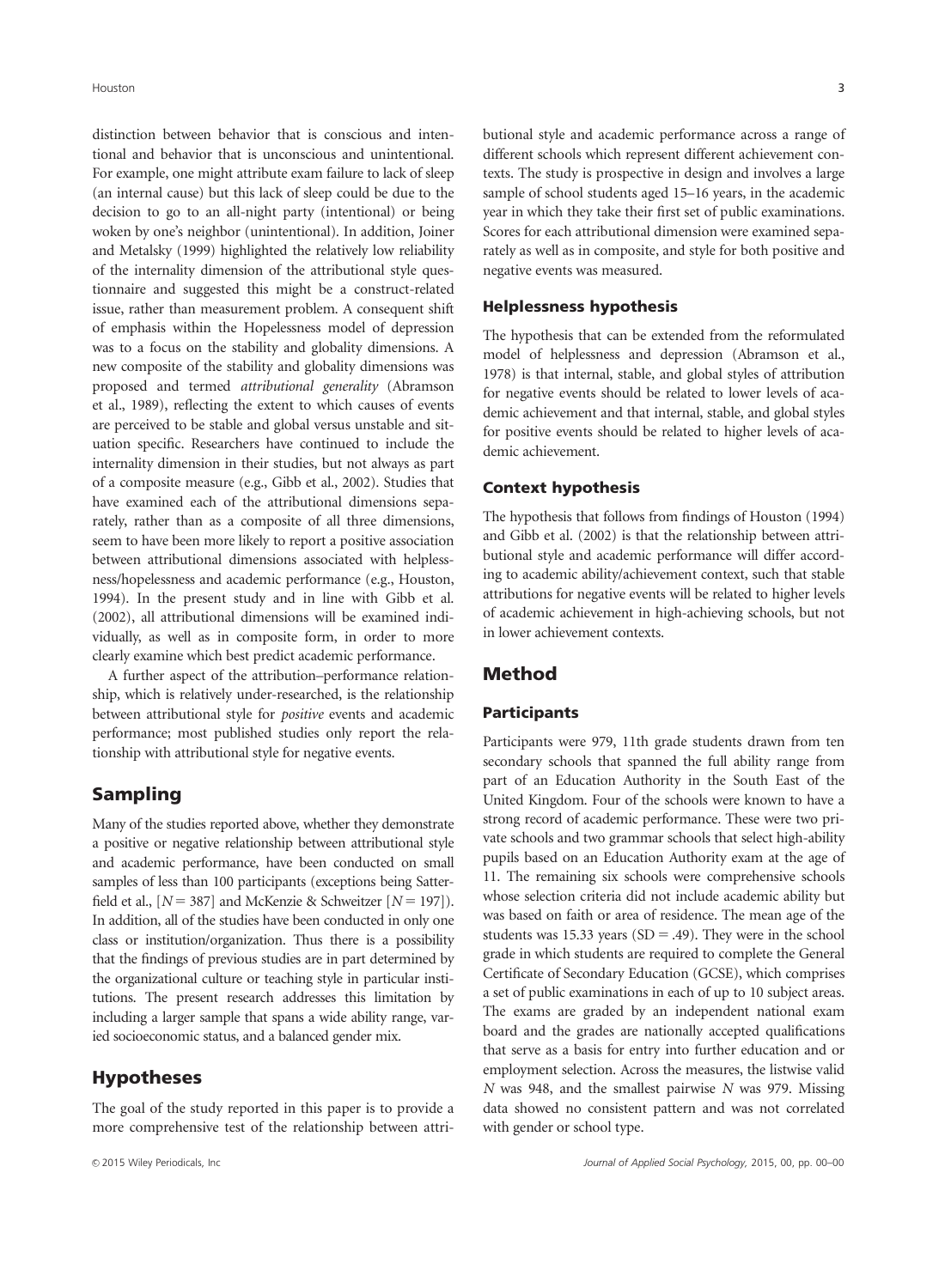#### Measures

#### Attributional style

A version of the ASQ (Peterson et al., 1982)/EAESQ (Metalsky, Halberstadt, & Abramson, 1987) was used to measure attributional style related to achievement-related positive and negative life events. This measure comprised 12 hypothetical scenarios all relating to achievement, with six positive situations and six negative situations. Participants are instructed to imagine that each of the 12 hypothetical situations actually happened to them and to report the most likely cause. Using a 7-point Likert scale, participants rated the cause on three dimensions: internal-external, stable-unstable, and globalspecific.

#### Academic performance

The actual academic performance of students was measured by using actual examination results, which were made available by the schools at the end of the study. Exam performance data were available for 979 of those who participated in the study. The total examination score for each student was calculated using the national points system for GCSE examinations employed by the UK educational system at the time of assessment. Grades can range from A\* (8 points), A (7 points), B (6 points), C (5 points), D (4 points), E (3 points), F (2 points), and G (1 point).

#### Procedure

The research was introduced as concerning social attitudes and experiences in education. Questionnaires were completed in class. Participants were asked to wait silently until all in the classroom had completed the measures. Anonymity and confidentiality was ensured by having participants generate a unique personal code number, and they returned questionnaires to the researcher in sealed unlabeled envelopes. Parental consent to participate was obtained from all those who were under 18 years. None declined. All students within the school year group participated other than those who were absent on the day of testing. Questionnaires were administered by a female researcher to students between January and March. In May/June, students completed the GCSE public examinations. The results of these public examinations were announced in August.

## **Results**

#### School differences

The mean exam score across all participants was 51.74  $(SD = 26.69)$ . Analysis of Variance (ANOVA) to compare the performance levels of the 10 schools revealed two distinct subsets that were non-overlapping. The four schools known for their strong academic record all attained significantly higher scores than all of the other schools (all  $\hat{p}$ 's < .001), and did not differ among themselves (all  $ps > .21$ ). Thus, the schools were classified, and for brevity labeled, as "high achieving" (mean GCSE level  $= 76.05$ , SD  $= 19.80$ ) or "low achieving" ( $M = 39.49$ , SD = 20.63). The difference between these two means was highly significant,  $F(1, 978) = 740.19$ ,  $p < .001$ ,  $\eta^2 = .42$ . For purposes of further analyses school type was coded as a binary variable  $(1 = high \text{ achieving},$  $2 =$  low achieving).

#### Attributional style

Attributional style research has used internality, globality, and stability separately as well as using scores that combine stability and globality into an index of generality and a composite of all three dimensions score. Table 1 shows the descriptive statistics, reliability coefficients and correlations among each of the attributional dimensions and their relationships with performance. Attributional style for positive events and attributional style for negative events were analyzed separately in the present analyses. Specifically, we conducted separate tests of the effects of each dimension of attributional style and its interaction with school level. Follow-up analyses were conducted with aggregated generality and composite measures. For economy of presentation, the results of the composite analyses are provided in Tables 2 and 3, and significant effects of separate dimensions of attributional style are reported in the text.

#### Correlational findings

GSCE scores were significantly positively correlated with making more internal  $(r=.28, p<.001)$ , stable  $(r=.27,$  $p < .001$ ) and global ( $r = .13$ ,  $p < .001$ ) attributions for positive events, as well with the generality score  $(r = .23, )$  $p < .001$ ) and the composite score ( $r = .27$ ,  $p < .001$ ).

GCSE scores were also significantly related to more stable attributions for negative events ( $r = .12$ ,  $p < .001$ ), and lessglobal attributions for negative events ( $r = -.15$ ,  $p < .001$ ), but were unrelated to internal attributions ( $r = -.03$ ), and unrelated to the generality score ( $r = -.03$ ) or the composite score  $(r = -.01)$ .

#### School level and gender

Hierarchical linear regression was used to test the interaction between attributional style and school level. Gender was entered as a first block. All analyses also showed a small but significant effect of gender ( $\beta$  ranges from  $-.076$  to  $-.085$ ,  $ps < .05$ ), showing that boys outperformed girls. Preliminary analyses revealed no interactions involving gender and no changes to other effects when these interaction terms were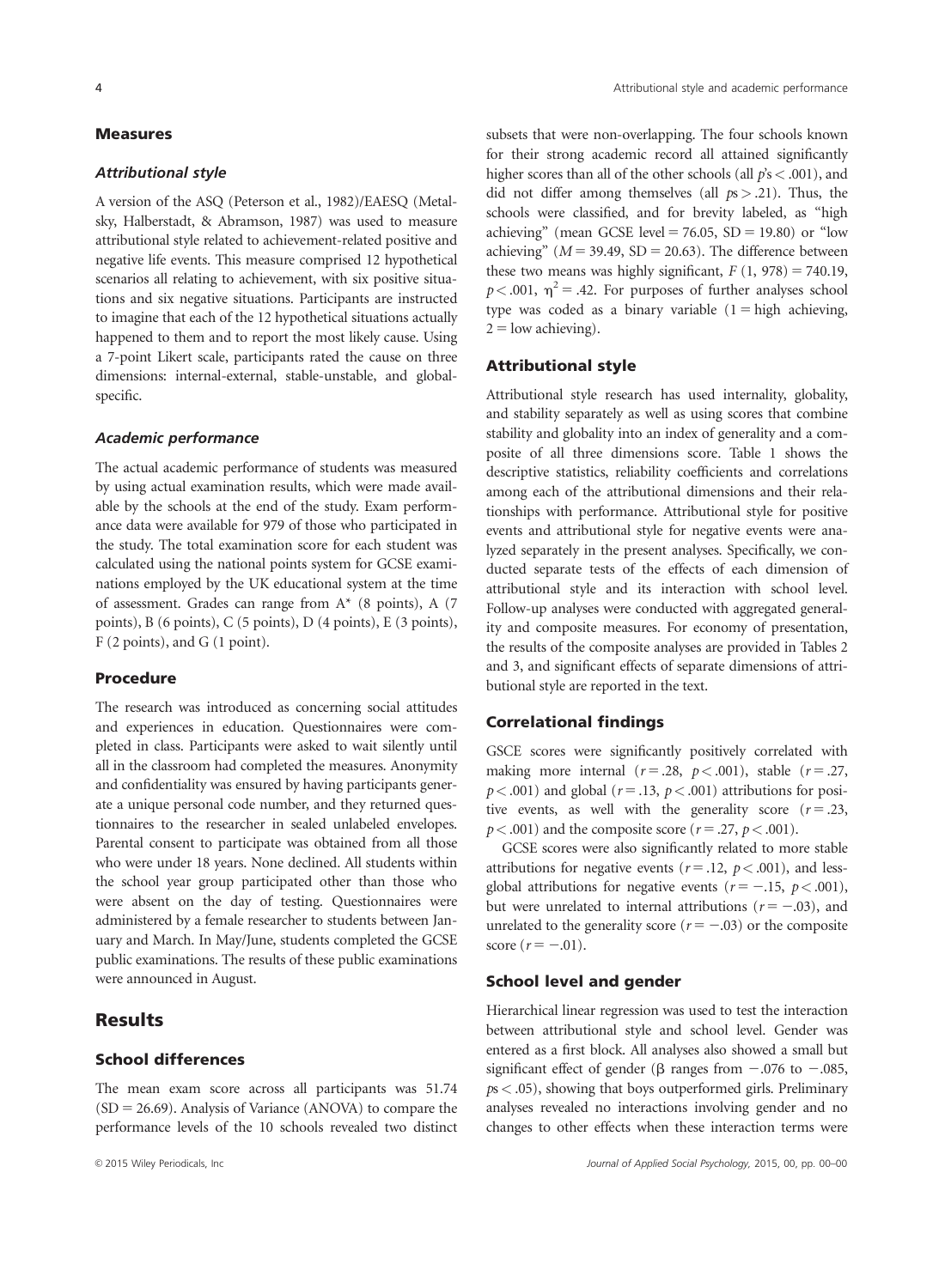| Table 1 Mean Scores, Reliability Analysis, and Intercorrelations for Attribution and Academic Performance |          |          |          |            |           |                |                |                |                |                |       |       |                |
|-----------------------------------------------------------------------------------------------------------|----------|----------|----------|------------|-----------|----------------|----------------|----------------|----------------|----------------|-------|-------|----------------|
|                                                                                                           | Positive | Positive | Positive | Positive   | Positive  | Negative       | Negative       | Negative       | Negative       | Negative       |       |       | Alpha          |
|                                                                                                           | Internal | Stable   | Global   | Generality | Composite | Internal       | Stable         | Global         | Generality     | Composite      | Mean  | SD    | reliability    |
| GCSE score                                                                                                | $28***$  | $27***$  | $13***$  | $.23***$   | $.27***$  | 05             | $.12***$       | $-15***$       | $-0.0$         | $-0.1$         | 53.21 | 26.40 |                |
| Positive-internal                                                                                         |          | 59***    | $32***$  | $51***$    | $78***$   | $.18***$       | $\overline{O}$ | $-16***$       | $-11***$       | $\overline{0}$ | 5.88  | 1.05  | 87             |
| Positive-stable                                                                                           |          |          | $.52***$ | $***85$    | $86***$   | $\overline{O}$ | $-0.5$         | $-0.07*$       | $-0.02$        | $-0.1$         | 5.17  | 1.02  | 86             |
| Positive-global                                                                                           |          |          |          | 89***      | $.78***$  | 03             | $\overline{0}$ | $.29***$       | $.20***$       | $.18***$       | 4.76  | 1.18  | 86             |
| Positive-generality                                                                                       |          |          |          |            | $94***$   | $\overline{0}$ | $\overline{0}$ | $.14***$       | $11***$        | $* * * 10*$    | 4.96  | $-96$ | 89             |
| Positive-composite                                                                                        |          |          |          |            |           | $09**$         | 02             | $\overline{6}$ | $\overline{a}$ | $.08*$         | 5.27  | .87   | $\overline{9}$ |
| <b>Negative</b> —internal                                                                                 |          |          |          |            |           |                | $07*$          | $.09**$        | $* * * 0.1$    | $57***$        | 4.66  | 87    | $\ddot{4}$     |
| Vegative-stable                                                                                           |          |          |          |            |           |                |                | $.27**$        | $.76***$       | $566***$       | 4.29  | 87    | -65            |
| Vegative—global                                                                                           |          |          |          |            |           |                |                |                | $***8.$        | $.73***$       | 3.73  | 1.03  | 70             |
| Negative-generality                                                                                       |          |          |          |            |           |                |                |                |                | $88***$        | 4.02  | .77   | 69             |
| Negative-composite                                                                                        |          |          |          |            |           |                |                |                |                |                | 4.22  | 29.   | 50             |
|                                                                                                           |          |          |          |            |           |                |                |                |                |                |       |       |                |

.<br>פ/ N\*\*\*p < .001; \*\*p < .01; \*\*p < .05; listwise J  $\frac{1}{2}$ ż O.

included. Therefore, interactions involving gender were not included in the model tests described below.

The analyses entered attributional style and school level in the second block and the interaction between them in the third block. In all analyses, there was a highly significant main effect of school type, ( $\beta$  ranges from  $-.63$  to  $-.65$ ,  $ps < .001$ ), consistent with those shown in Tables 2 and 3. As reported earlier, students in high achieving schools outperformed those in low achieving schools.

Tables 2 and 3 provide the full regression statistics using the composite attributional style scores for negative and positive events, respectively. Interactions were probed using the MODPROBE procedure in SPSS (Hayes & Matthes, 2009).

#### Attributional style for positive events

#### Main effects of attributional style

As shown in Table 2, there was a highly significant main effect of the composite attributional style ( $\beta$  = .22, t = 9.50,  $p < .001$ ). There were also significant main effects when we analyzed each of the three attributional dimensions separately. Participants with more internal ( $\beta$  = .21,  $t$  = 8.89,  $p < .001$ ) stable ( $\beta = .23$ ,  $t = 9.86$ ,  $p < .001$ ) or global  $(\beta = .11, t = 4.70, p < .001)$  attributions for positive events performed more highly. The main effect of generality was also significant ( $\beta = .19$ ,  $t = 8.15$ ,  $p < .001$ ).

#### Attribution x school level

Figure 1 shows that composite attributional style for positive events interacted with school level,  $(\beta = .42, t = 2.61,$  $p < .01$ ). Simple slopes analyses showed that higher composite scores were associated with a greater increase in performance in the low-achieving schools  $(b = 8.04, \text{ SE} = .86,$  $t = 9.31$ ,  $p < .001$ ) than in the high-achieving schools  $(b = 4.10, SE = 1.24, t = 3.31, p < .01).$ 

This significant interaction pattern was also obtained in separate regression analyses involving internality ( $\beta = .46$ ,  $t = 2.81, p < .01$ , stability ( $\beta = .29, t = 2.14, p < .05$ ), globality ( $\beta = .25$ ,  $t = 1.99$ ,  $p < .05$ ), and generality ( $\beta = .33$ ,  $t = 2.34$ ,  $p < .05$ ). In all of these analyses, the simple slopes tests revealed that the effects of attributional style were larger in the low achieving than in the high achieving schools.

#### Attributional style for negative events

#### Main effects of attributional style

As shown in Table 3, there was no significant main effect of the composite attributional style for negative events  $(\beta = -.03, t = 1.33, ns)$ . When we analyzed each of the three attributional dimensions separately, participants with less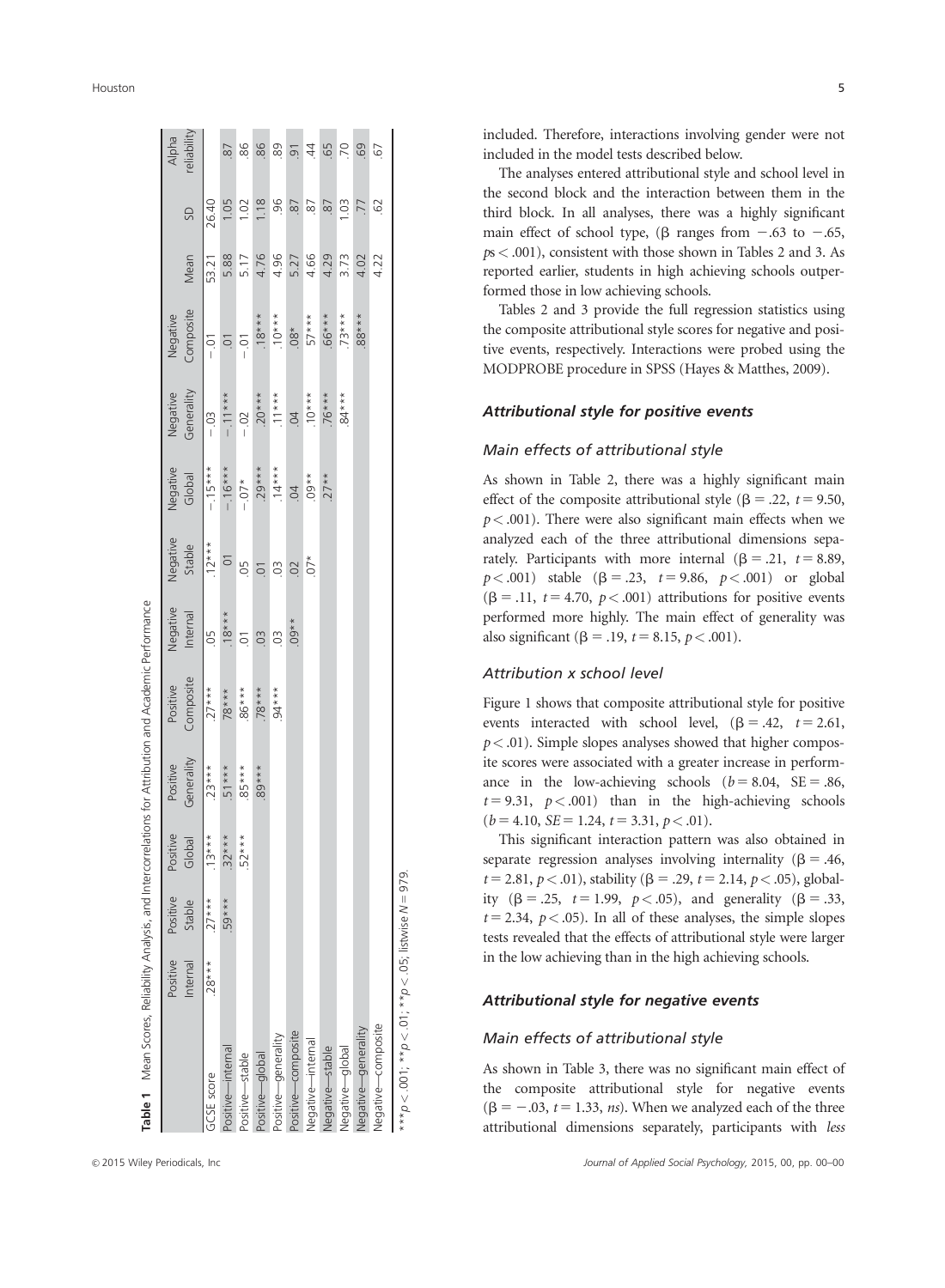| Step | Variables                 | B        | <b>SE</b> | B       |            | Adjusted $R^2$<br>(incremental) | $F$ change<br>(df 947) |
|------|---------------------------|----------|-----------|---------|------------|---------------------------------|------------------------|
|      | Constant                  | 59.07    | 2.57      |         | $22.99***$ |                                 |                        |
|      | Gender                    | $-4.47$  | 1.72      | $-.08$  | $2.60**$   | .007                            | $6.77**$               |
| 2    | Constant                  | 73.20    | 4.74      |         | $15.45***$ |                                 |                        |
|      | Gender                    | 1.61     | 1.28      | .03     | 1.26       |                                 |                        |
|      | School level              | $-35.31$ | 1.32      | $-.63$  | $26.71***$ |                                 |                        |
|      | PosEvents-Composite       | 6.75     | .71       | .22     | $9.50***$  | .47                             | $423.57***$            |
| 3    | Constant                  | 108.38   | 14.27     |         | $7.57***$  |                                 |                        |
|      | Gender                    | 1.60     | 1.27      | .03     | 1.25       |                                 |                        |
|      | School level              | $-56.25$ | 8.12      | $-1.01$ | $6.93***$  |                                 |                        |
|      | PosEvents-composite       | .15      | 2.62      | .01     | .06        |                                 |                        |
|      | School $\times$ composite | 3.95     | 1.51      | .42     | $2.61**$   | .47                             | $6.83**$               |

Table 2 Effects of Gender, School Level, and Composite Attributional Style for Positive Events on GCSE Performance

\*\*\*p < .001; \*\*p < .01\*p < .05.

Table 3 Effects of School Level, Comparison Direction, and Composite Attributional Style for Negative Events on GCSE Performance

| Step | Variables                 | B        | <b>SE</b> | B      |            | Adjusted $R^2$<br>(incremental) | $F$ change<br>(df 947) |
|------|---------------------------|----------|-----------|--------|------------|---------------------------------|------------------------|
|      | Constant                  | 57.85    | 2.53      |        | $22.87***$ |                                 |                        |
|      | Gender                    | $-4.13$  | 1.69      | $-.08$ | $2.45*$    | .007                            | $6.00*$                |
| 2    | Constant                  | 116.21   | 5.09      |        | 22.85***   |                                 |                        |
|      | Gender                    | 2.03     | 1.31      | .04    | 1.55       |                                 |                        |
|      | School level              | $-36.87$ | 1.36      | $-.66$ | $27.03***$ |                                 |                        |
|      | NegEvents-composite       | $-1.37$  | 1.03      | $-.03$ | 1.33       | .47                             | $365.17***$            |
| 3    | Constant                  | 118.47   | 16.07     |        | $7.37***$  |                                 |                        |
|      | Gender                    | 2.03     | 1.31      | .04    | 1.55       |                                 |                        |
|      | School level              | $-38.22$ | 9.27      | $-.68$ | $4.12***$  |                                 |                        |
|      | NegEvents-composite       | $-1.90$  | 3.73      | $-.04$ | $-.51$     |                                 |                        |
|      | School $\times$ composite | .32      | 2.16      | .03    | .15        | .47                             | 0.22                   |

\*\*\*p < .001; \*\*p < .01;\*p < .05.



Figure 1 GCSE scores as a function of school level and composite attributional style for positive events. Note: Low and high positive refer to 1 SD below and above the mean composite score.

global ( $\beta$  = -.10, t = 4.14, p < .001) attributions performed more highly. The main effects of internality ( $\beta = .03$ ,  $t = 1.41$ , ns), and stability ( $\beta = .02$ ,  $t = .78$ , ns), were not significant, but there was a significant effect of generality,  $(\beta = -.06, t = 2.46, p < .05)$ , showing that lower generality was associated with better performance.

#### Attribution x school level

Table 3 shows that composite attributional style for negative events did not interact significantly with school level  $(\beta = .03, t = .15, ns)$ . Nor did globality attributions  $(\beta = -.02, t = .15, ns)$  or attributional generality ( $\beta = -.22$ ,  $t = 1.45$ , ns). However, stability attribution did interact significantly with school level ( $\beta = -.36$ ,  $t = 2.62$ ,  $p < .01$ ), as shown in Figure 2. Simple slopes analysis showed that stable attribution for negative events had a significant positive effect in the high-achieving schools,  $(b = 3.31, SE = 1.27, t = 2.60,$  $p < .01$ ) but not in the low achieving schools ( $b = -.77$ ,  $SE = .89$ ,  $t = .86$ , *ns*). Moreover, internality attribution also interacted significantly with school level ( $\beta = .43$ ,  $t = 2.82$ ,  $p < .01$ ), as shown in Figure 3. Simple slopes analysis showed that the effect of internality attribution was nonsignificantly negative in the high-achieving schools,  $(b = -1.89,$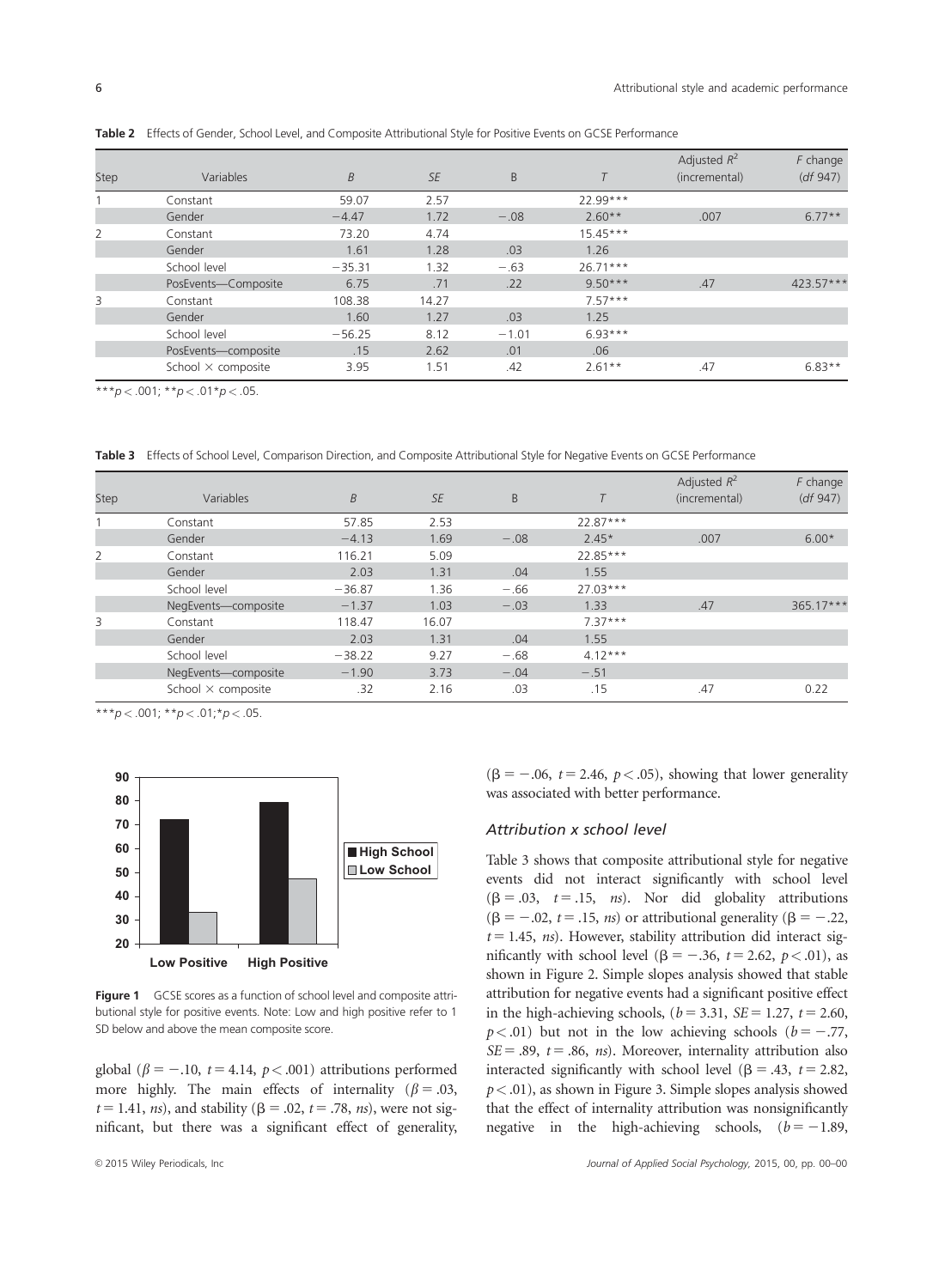Houston 2008 and 2008 and 2008 and 2008 and 2008 and 2008 and 2008 and 2008 and 2008 and 2008 and 2008 and 200



Figure 2 GCSE scores as a function of school level and stability attributions for negative events. Note: Unstable and stable refer to 1 SD below and above the mean stability score.

 $SE = 1.24$ ,  $t = 1.52$ ,  $p < .13$ ) but significantly positive in the low achieving schools ( $b = 2.35$ ,  $SE = .85$ ,  $t = 2.76$ ,  $p < .01$ ).

#### Ancillary analyses

Further analyses were conducted to ensure that school level—attributional style effects were not attributable to the impact of any particular school. When schools were dummy coded and included as predictors in the regression model, the interactions between attributional style and school level remained significant.

It was decided to check whether the effects on the composite attributions for positive events were independent of those for negative events. When the negative event composite was included as a covariate in the analysis (by entering it in Block 2 and/or by including its interaction with school at Block 3) the main effects and interactions reported previously for composite positive event attributions remained significant at the same levels. Parallel findings emerged when a similar analysis was conducted using generality for positive and negative events. Further details are available on request from the corresponding author.

Depressed mood was not correlated with academic achievement and when mood was included as a covariate in the regression analyses, it was not a significant predictor and there were no changes to any of the effects reported above.

#### **Discussion**

The present study found partial support for the helplessness hypothesis derived from the reformulated model of helplessness and depression (Abramson et al., 1978). In line with the model, "healthy," internal, stable, and global, attributional style for positive events was correlated with higher academic performance. This effect was stronger in the low-achieving schools than in the high achieving schools. This is the first time the relationship between



Figure 3 GCSE scores as a function of school level and internal attributions for negative events. Note: External and internal refer to 1 SD below and above the mean internality score.

style for positive events has been evaluated in both highand low-ability contexts and the findings provide evidence that attributional style for positive events plays a more important role when the ability context is broad, than when it is selective or high achieving.

The findings in relation to attributional style for *negative* events present a different picture. Consistent with the context hypothesis, higher stable attributions for negative events were related to higher levels of performance in the high achieving schools, but not in the low achieving schools. In addition, higher levels of internality for negative events were associated with higher performance in low-achieving schools but not in the high-achieving schools. Higher global attributions for negative events were related to poorer performance across all schools, consistent with the helplessness hypothesis. All findings remained significant when levels of depressed mood were controlled for, providing further evidence for the independent effect of attributional style, as distinct from mood, on academic performance.

In the present study, the analysis of each attributional dimension separately, as well as the analysis of the effects of different achievement environments, provides important clarification of the relationship between attributional style and academic performance. In high achieving environments, and/or among individuals who have previously demonstrated high levels of ability, stable attributions for negative events have now been consistently demonstrated to be related to higher levels of academic performance. These effects are demonstrated in the present study, across three studies by Houston (1994) and by Gibb et al. (2002). Thus within the published literature, whenever selection on the basis of high achievement has been conducted, the effect of having a stable attributional style for negative events on subsequent performance is positive, rather than negative.

A key question is why does making stable attributions for poor achievement have a positive effect on academic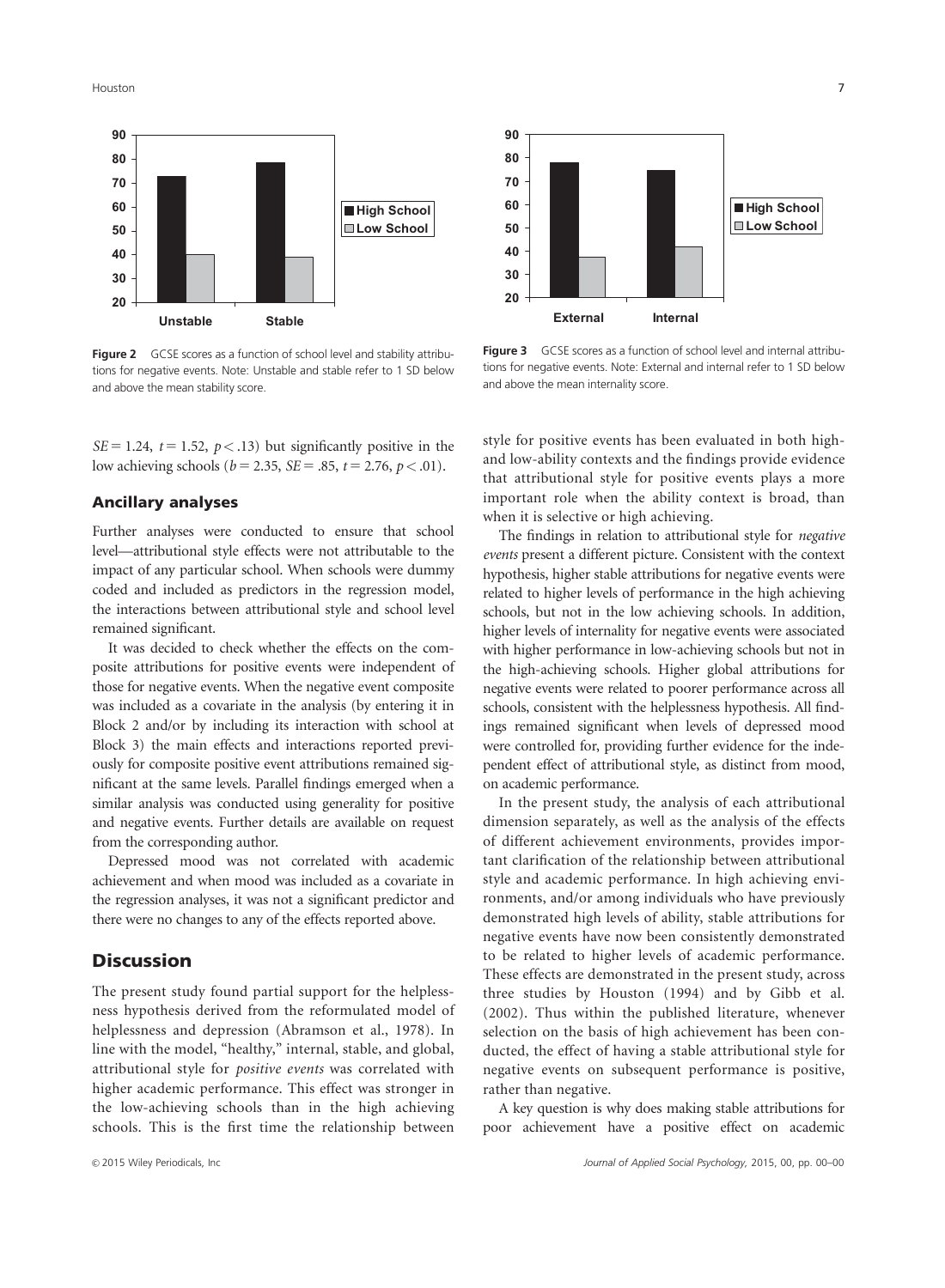performance? Stable attributions are classified as those that relate to causes which are unlikely to change over time, thus they could include personal attributes such as ability, laziness, carelessness, or other factors such as the difficulty of the subject. Unstable factors might be effort, illness, tiredness, exam room conditions, or the particular questions on an exam. The categorization of ability as a stable cause, and effort as an unstable one, dates back to Weiner (1971), but Weiner (1985) himself acknowledged that "ability may be perceived as unstable if learning is possible: effort often is perceived as a stable trait, captured with the labels lazy and industrious." (p. 551). Dweck (1999) further differentiated between individuals with an entity perspective on ability—that intelligence is fixed and stable, and individuals with an incremental perspective—that intelligence is malleable.

Weiner (1985) stated that there was a "fundamental psychological law relating perceived causal stability to expectancy change.... If an outcome of an event is ascribed to a stable cause, then that outcome will be anticipated with increased certainty or with an increased expectancy in the future." This "fundamental" law may indeed hold. What appears to be more ambiguous, are the consequences of this expectancy. It can be argued that attribution of unstable causes for failure (tiredness, a bad exam paper) might be categorized as "excuses," which may not give rise to any change of behavior on an individual's part. These attributions may allow the individual to believe that the outcome will be different the next time. In the case of academic performance, repeated recourse to such excuses is unlikely to promote improvements in performance. Recognizing that one finds mathematics difficult, or that one attends insufficiently to detail, is an important step toward taking remedial action and ensuring that the outcome is different next time. Indeed, the present findings are consistent with the idea that those who accomplish a higher level of achievement are those who have learned that poor outcomes require action, not excuses. Taking responsibility for change is critical to increasing achievement.

The notion of "taking responsibility" may also explain the findings in relation to internal attributions for negative events. In this study, internal attributions for negative events were associated with higher performance in the low-achieving schools. One explanation may be that, in an environment in which high levels of performance are not generally expected, taking responsibility for one's own failure may lead to action to avoid future failure.

#### Strengths, limitations, and implications

The present research demonstrates that the relationship between attributional style and academic performance varies according to academic ability and/or achievement context. In high-achieving schools, students with a stable style of attribution for negative events outperform those with an unstable style. In low-achieving schools, students with an internal style for negative events perform better in examinations than those with an external style. These findings are consistent across individual schools in each category and thus cannot be an artefact of the type of teaching or culture within a particular school. This is a challenge to traditional theories of the impact of attribution on performance (e.g., Weiner, 1985) and has implications for attributional retraining (Boese, Stewart, Perry, & Hamm, 2013; Morris, 2013). Attribution theory and attributional retraining have had a significant impact on interventions aimed to improve academic achievement since the 1970s (Chodkiewicz & Boyle, 2014). The present research shows clearly that having stable and internal styles of attribution can be related to better performance in some achievement contexts and thus interventions designed to change attributions for failure to those which are external and unstable may be fundamentally flawed. While blaming failure on lack of ability may be maladaptive, attribution to some stable and internal causes clearly has a positive effect on academic performance. Thus generalizations about the positive effect of broad categories of attributions on performance should be avoided. Instead the focus for interventions on how cognitions influence motivation and learning should be placed on expectancies that promote "taking responsibility."

The present research has provided a comprehensive test of the predicted relationship between different dimensions of attributional style and academic performance, and the moderating effect of achievement context. A key strength of the research is that it has employed a sufficiently large and diverse sample to examine achievement context in detail and to provide confidence in the implications of the findings. The limitations for the work are that it only employed samples from the English high school education system; cross cultural replications could cast further light on the role of achievement context. In addition, the current study examined children aged 15–16 years, future research could focus on possible developmental differences in the attribution– performance relationship and the achievement context at an earlier phase in school education.

It can be concluded that the present research presents important qualifications to theories of the relationship between attribution and academic performance; stable and internal attributional style can lead to better academic performance. This means that the role of attributional retraining in improving academic performance should emphasize attributions that give rise to responsibility and action, rather than focusing on broad categories of attributional dimension.

### Acknowledgments

The research reported in this paper was supported by an Economic and Social Research Council grant, grant number R000222323.